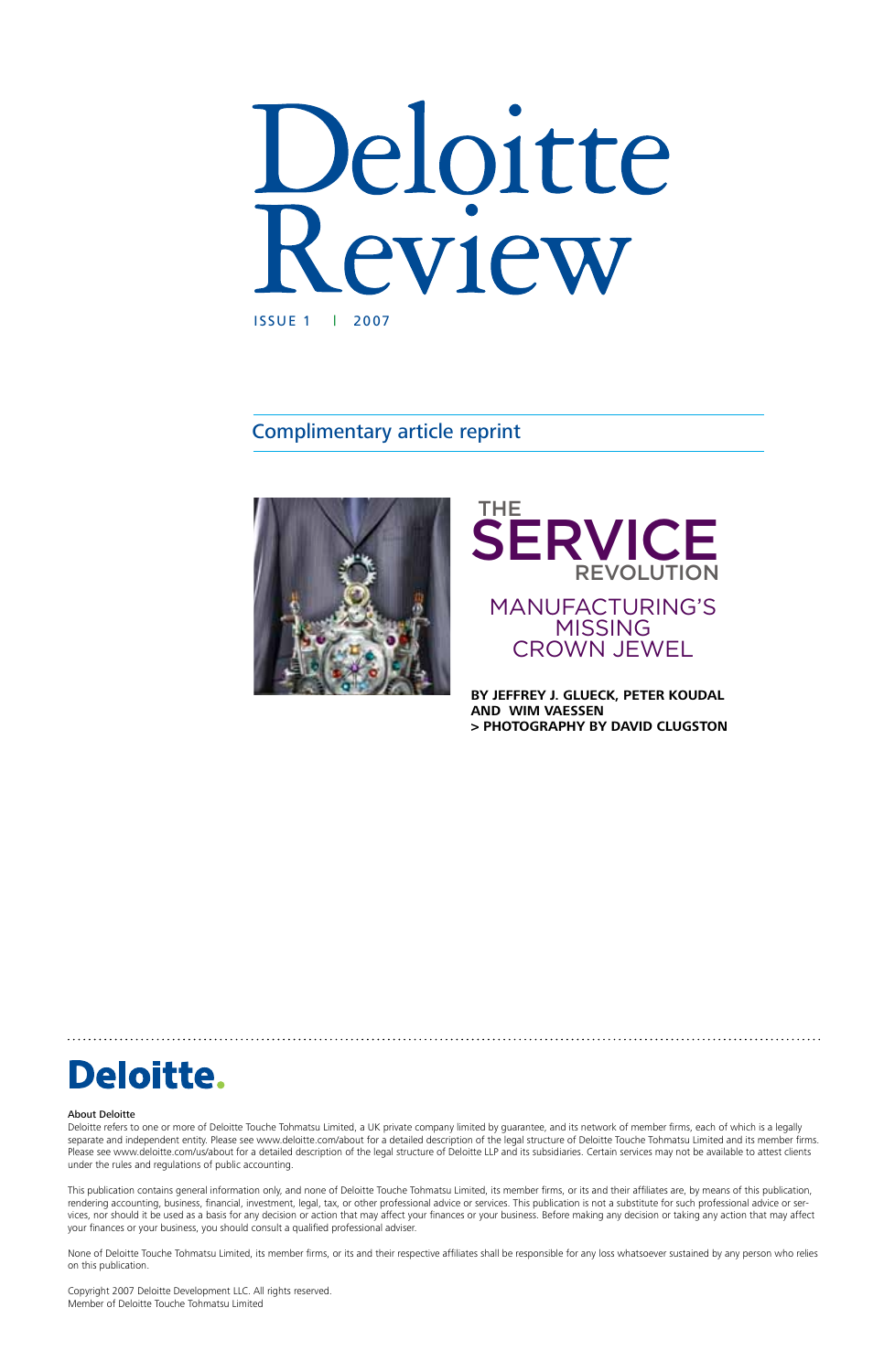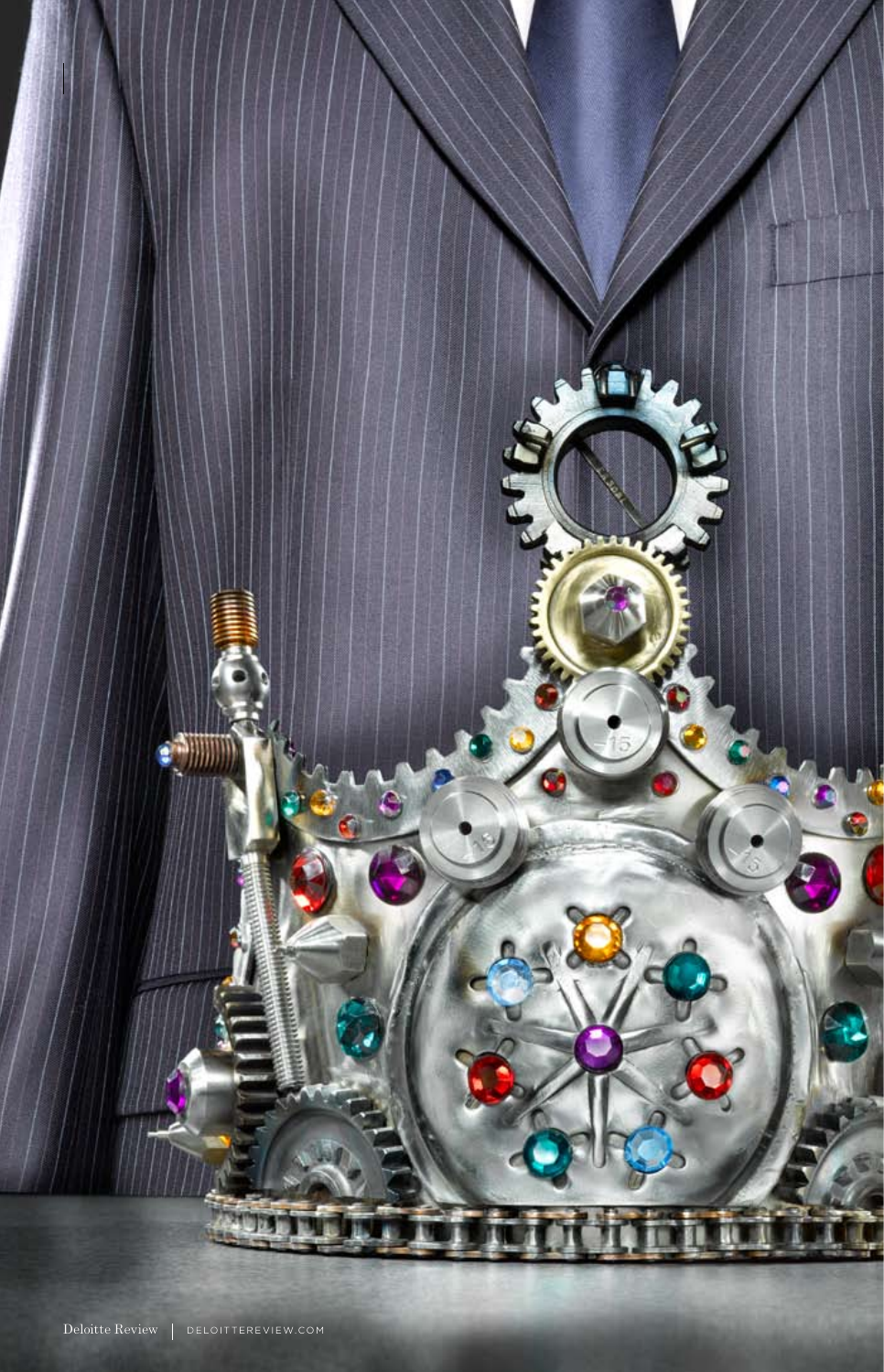# The RVICE Revolution

## MANUFACTURING'S MISSING CROWN JEWEL

 **BY** JEFFREY J. GLUECK **>** PETER KOUDAL **>** WIM VAeSSEN  **PHOTOGRAPHY BY** DAVID CLUGSTON

enry Ford wasn't just a brilliant supply chain innovator. He was a natural entrepreneur who understood business in all its dimensions. "A business absolutely devoted to service will have only one worry about profits," he said. "They will be embarrassingly large."

Ford's assertion, unfortunately, appears to have gone unheard by many of today's manufacturing companies, who consider themselves designers and producers of tangible products rather than providers of integrated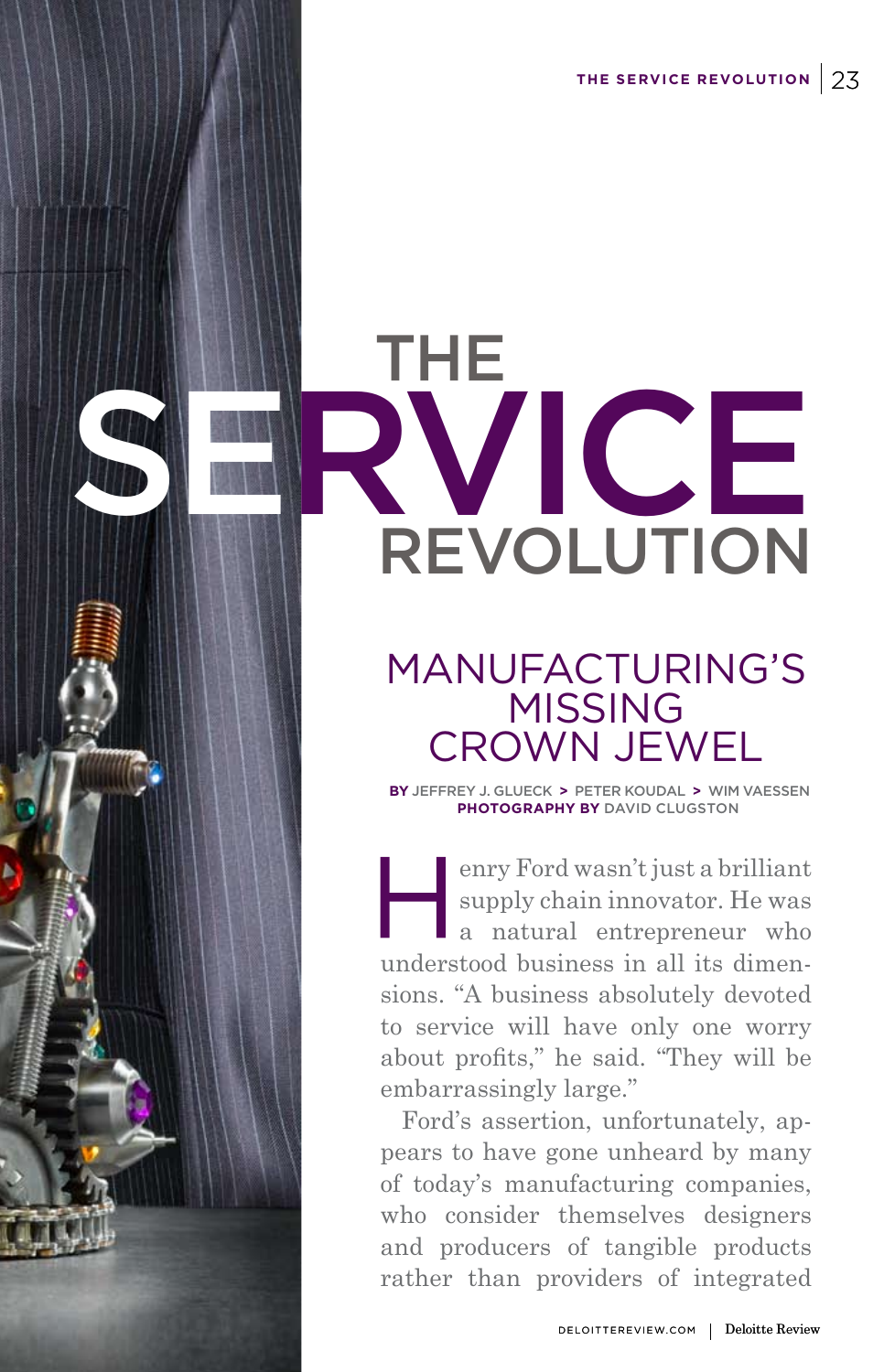solutions to customers' broader needs. Too often, manufacturers view their service operations as ancillary businesses separate from and by no means equal in strategic or operational importance to the "core" product business.<sup>1</sup>

That mindset is as risky as it is outdated.<sup>2</sup> There has been a clear migration toward service offerings, a shift sparked by products rapidly becoming commodities and by growth in the number of customer "touchpoints" over the lifetime of a manufactured product. The shift applies to consumer goods as well as to industrial products, and to complex industrial machining centers and commercial refrigeration units as much as to vacuum cleaners. The sale transaction is essentially just one touchpoint on a continuum of potential interactions between producer and customer, and an early one at that. At its root, the basis of competition is shifting toward the ability to drive business performance through excellence in service and parts management.

Deloitte Research, in collaboration with the global manufacturing practices of Deloitte Touche Tohmatsu, launched a major multi-year research program in 2005, the Global Service and Parts Management Benchmark Study (see "About the Research."),<sup>3</sup> designed to pinpoint the boundaries of best practice in service excellence and to understand more about the risks of ignoring the service side as well as the advantages of embracing it. The study conclusions reveal a wide gap between best-practice leaders - those



we call "service champions" - and the rank-and-file manufacturers whose service performance is far from excellent. The findings do, however, point to a large untapped market for the manufacturers that can master the elements of superior service. This article describes how most manufacturers today approach the service factor, compares the drivers of profitability and growth on the service side, and makes a strong case for change in a wide range of manufacturing sectors.

#### The Profitability Imperative

Let there be no doubt about the impact of the service business. Our research found that the average profitability of the service operations we benchmarked is more than 75 percent higher than

overall business unit profitability.<sup>4</sup> The most profitable service businesses we benchmarked (the top 25 percent) are more than three times as profitable as the average business unit. Across the manufacturing companies that we studied, service revenues average more than a quarter of total revenues but deliver 46 percent of the profits. At many producers, there would be little or no profitability without the service business.<sup>5</sup> (See Exhibit 1.)

These findings apply just to the current impact of service activities, with the future impact still more compelling. Our analysis suggests huge untapped profit potential in "non-captive" as well as "captive" markets.<sup>6</sup> Yet most companies are not even close to tapping that potential. Although the fastest-growing service operations (the top 25 percent) are growing more than twice as fast as the average business unit, more than two-thirds of companies are seeing their service operations expand no faster than the overall business; in fact, their service growth rates often *lag* those of the whole company. The median benchmarked company derives only 40 percent of its after-sales service market and 75 percent of the after-sales spare parts market from servicing the installed base of its own products, which constitute its captive market. (Those numbers are much smaller for categories such as automotive original equipment manufacturers.) As for servicing non-captive customers, a market up to 10 times larger than the captive opportunity, only a few manufacturers have made significant inroads. Most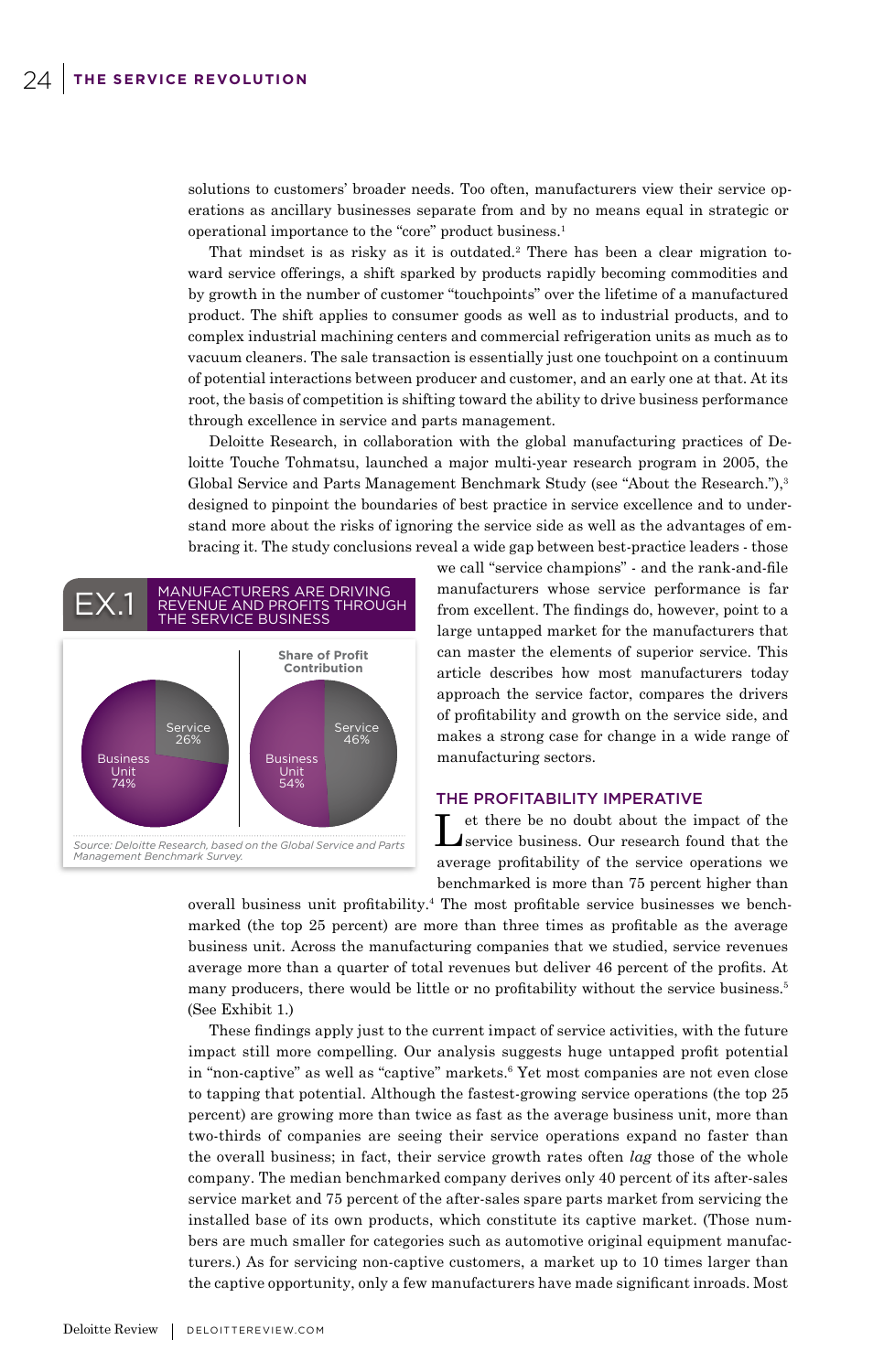are managing their potential high-growth "stars" as if they were slow-growth "cash cow" businesses.

A few leading manufacturers, such as aircraft engine maker Rolls-Royce plc, understand the short-term and long-term value of their service activities. Rolls-Royce provides airlines with what it calls "Power By The Hour," selling its engines along with the services to maintain, repair, and overhaul them over many years. Service revenue already accounts for about 53 percent of Rolls-Royce's \$11 billion-plus in annual revenues, well above the 26 percent average for all the companies benchmarked.7 The company's service revenues have increased by more than 60 percent over the last five years and almost tripled over the past decade, growing more than twice as fast as Rolls-Royce's overall business. This company does not need a reminder that service matters more than ever, a message that bears new emphasis for many other manufacturing companies. We can point to six reasons why:

**1. New basis of competition.** The business models of many global manufacturers are under assault as customer demands change, home markets mature and low-cost rivals raise their games. In developed markets, products are becoming commodities as pricing pressures increase, particularly as a result of low-cost country sourcing. In emerging markets such as China and India, service and parts operations are facing fierce price wars as well as counterfeit parts, situations that damage long-term brand reputation as much as they hurt profits. Protecting the business through service excellence is one way of keeping out the competition while improving customer service and loyalty.

**2. Product proliferation.** New products are introduced more frequently. If not properly managed, the combination of shorter sales cycles and long service life cycles is a recipe for escalating costs, parts obsolescence, lost customer focus and deteriorating customer service quality. Among the service operations benchmarked, the median inventory obsolescence rate stood at five percent and in many cases exceeded 10 percent.

**3. Quality backlash.** Quality issues and problems with delivery of service and parts can exact a severe toll in warranty costs and brand damage. Analysts estimate that industrial equipment makers alone will invest a total of \$1 billion over the next five years to overhaul warranty management and spare parts logistics.

**4. Continued outsourcing.** Many large manufacturers are steadily outsourcing elements of their core operations, including parts production and assembly. In effect,

they are relying more on the success of their customer-facing, service-oriented businesses, although those functions too often lack the capabilities needed to succeed.8

**5. Service resilience.** In times of economic downturn, service and parts sales are often far more robust than the main business. For example, during the economic and financial crisis in Korea from 1997 to 1999, sales of new vehicles by Hyundai and Kia Motors dropped by nearly 36 percent, but the Hyundai Mobis spare parts sales business posted a 5.6

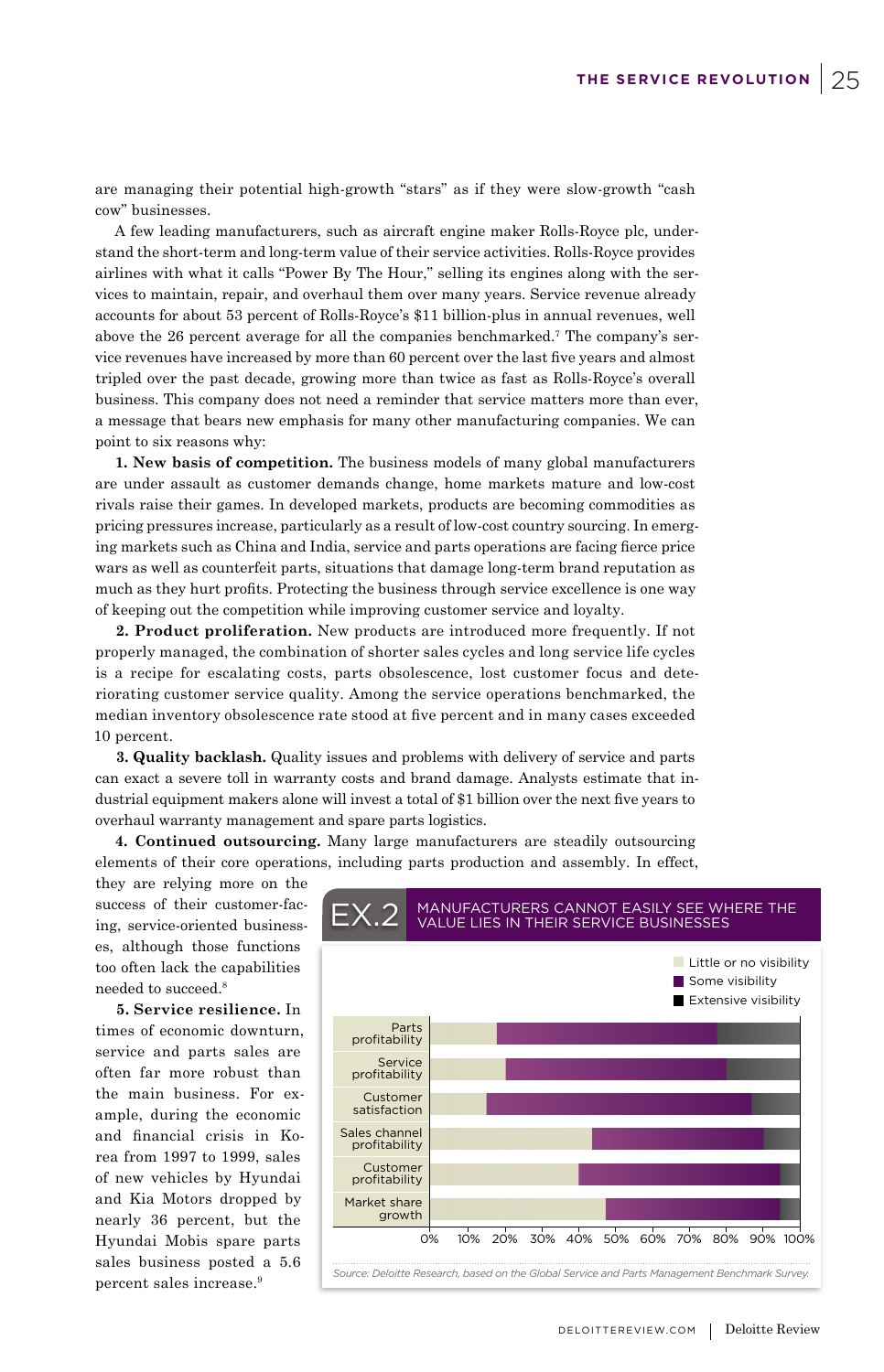



**6. Increasing business complexity.** Whether caused by expansion into new markets, mergers and acquisitions or product proliferation, the growing complexity of business makes the challenges even more daunting. Customers are likely to demand better-tailored and better-managed service solutions, often combined with risk-sharing agreements. Ensuring the right customer experience, which involves products, service, branding and price, delivered to the right place at the right time, will become even more difficult. But it will also become a requirement for success.

#### Understanding the Challenges

Thile most companies are eager to improve their global service and parts businesses, our research shows that they continue to treat service functions as an afterthought.10 Three major problems are apparent: flawed strategy and business design, substandard operations planning and management, and poor execution in building the profitable customer interactions that sustain loyalty and satisfaction. Each challenge deserves closer scrutiny:

**Flawed strategy and business design.** Many senior executives simply don't understand the potential of their services and parts operations, often viewing them as cost centers rather than profitable growth businesses that can drive enterprise growth. At the heart of the problem is a lack of insight into the real opportunity. Only a fifth of the companies benchmarked, for example, said they had extensive visibility into service profitability. Just six percent had a clear idea of customer profitability and only six percent knew their key performance metrics on market share growth. (See Exhibit 2.) Without good visibility into the performance and potential of the service and parts business, executives are hard-pressed to understand the business and are poorly equipped to justify or prioritize major investments for improvement.

The problem goes deeper. Our benchmark survey found that many manufacturers have difficulty in developing a strategy and an efficient design for their service operations. While nearly 40 percent of executives said that continuous optimization of the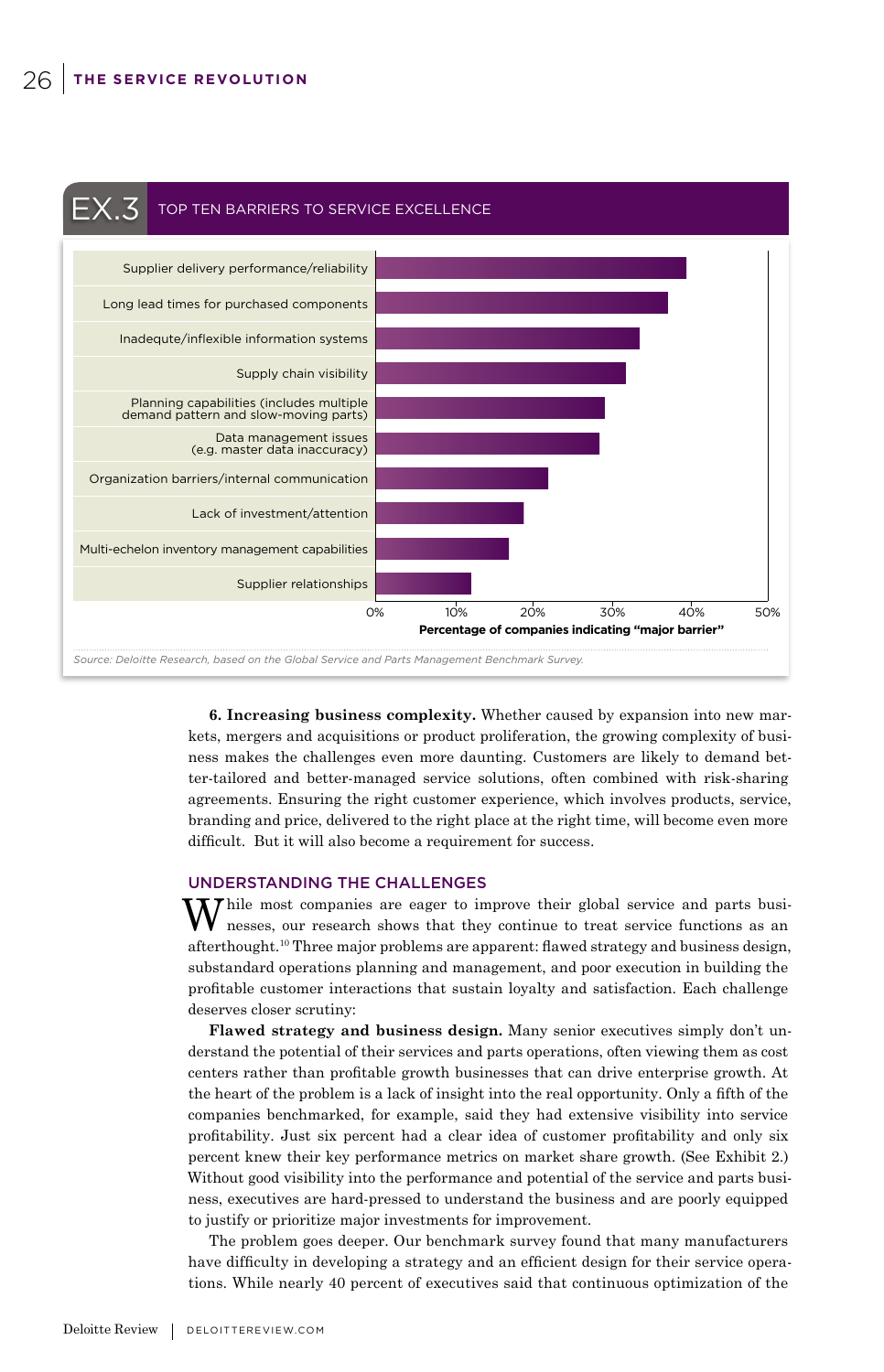overall supply chain design of the service business is of the highest importance over the next three years, fewer than one in 10 companies perform well in this area today. Similarly, few respondents said they have achieved high performance in balancing cost with customer service levels. Even worse, more than 30 percent of respondents said they are not doing well in building global tax efficiency into network modeling, and another 40 percent said they did not even know how they were doing in this area. Taking a holistic view of the business, including issues of tax and other regulatory and compliance issues, is of crucial importance to most companies struggling to get value out of their global investments.<sup>11</sup>

At the same time, only a few companies effectively include service management issues when making decisions about product innovation and product life cycle management. Ineffective organizational design further hampers service businesses, which tend to have low levels of investment in the people and competencies needed for good performance. Given the strategic importance, profitability and growth potential of the service function compared to the overall business, attracting and developing the right talent should be a priority for top management.



*Note: Process collaboration trend line: Y=1.21\* + 0.60\*X. R2 (adjusted)=0.78. Y=Benefit Level. X-Implementation Level. \*significant at the 99 percent level. N=10. Technology adoption trend line: T=0.68\* + 0.79\* X. R2 (adjusted)=0.94. Y=Benefit Level. X-Implementation Level. \*significant at the 99 percent level. N=14.*

*Source: Deloitte Research, based on the Global Service and Parts Management Benchmark Survey.*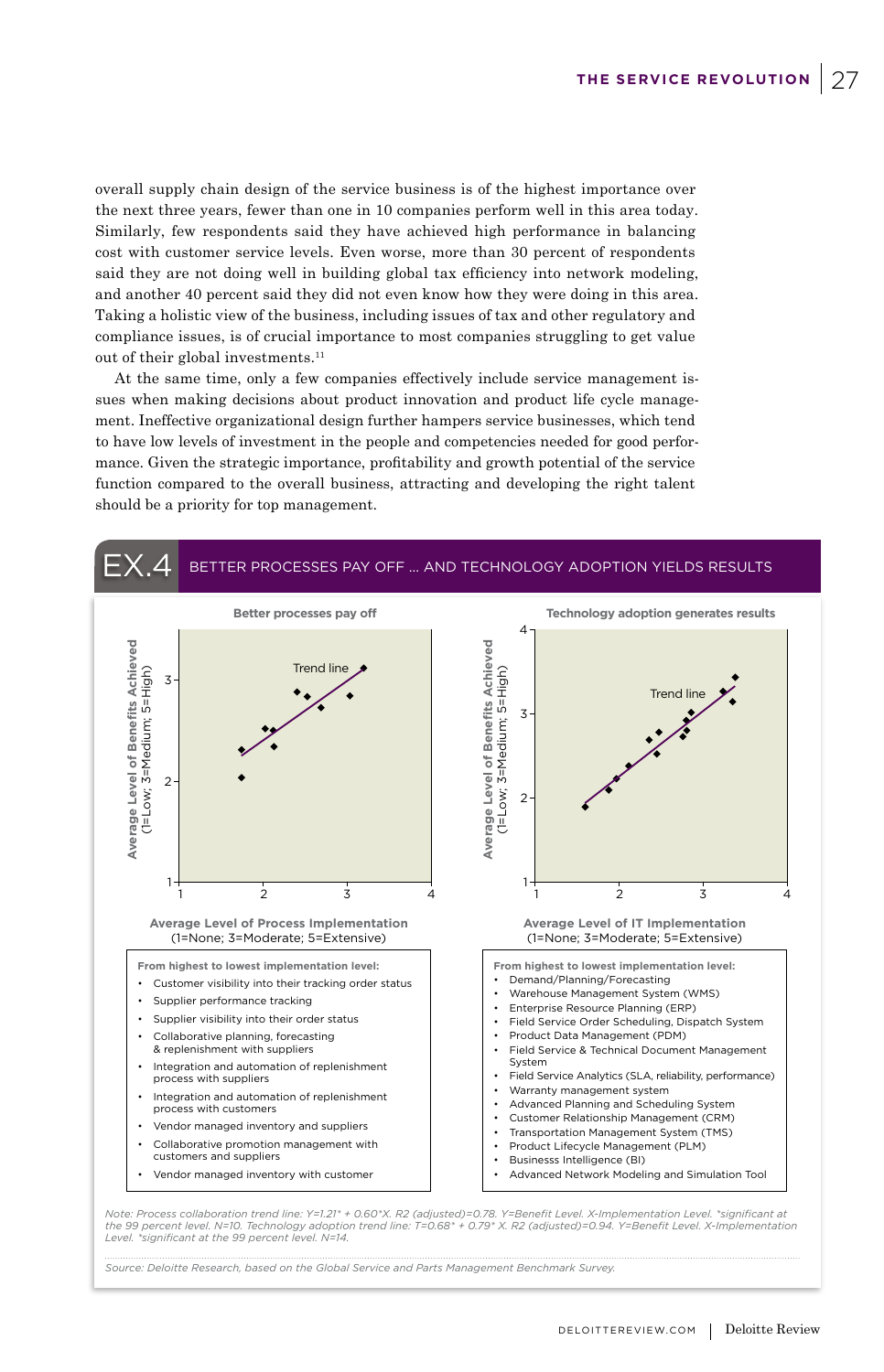In contrast, the service champions operate on a different plane. Leading providers such as Siemens AG Medical Solutions make service central to their corporate strategy, designing the service business around customer requirements in order to create customer satisfaction, loyalty, and business performance.

Siemens' customers increasingly expect to pay for equipment uptime. To achieve this, Siemens harnesses sophisticated technology and advanced processes and workflows, combining online, real-time repair information, inventory management, pricing and invoicing with advanced logistics systems to give service technicians the right information and parts when and where they need them. For example, the company is using simple lockboxes to store parts near customers, reducing the travel time for high-cost and highly valued service technicians.12 The best way to assure high efficiency of field service engineers, they have learned, is to synchronize closely the arrival of a part at the drop-off point with the scheduled service job of the engineer at the client site.

**Substandard operations planning and management.** Inadequate planning, managing, and monitoring capabilities hamper the service operations of many of the companies benchmarked. Planning is a particular challenge. Among the companies responding, the median forecast accuracy for parts demand is less than 80 percent, and for a quarter of the respondents it is lower than 52 percent. It's even less encouraging that nearly 70 percent of the manufacturers surveyed are unable to report on the forecast accuracy for their service and parts activities, suggesting deep-rooted problems in managing demand, inventory, and capacity.

Many manufacturers are in effect leaving money on the table by running their service operations at less than their potential. In inventory management alone, we calculate that if the average \$1 billion service business benchmarked were to add one annual inventory turn, it would liberate \$53 million a year in working capital.

Asked to identify the major barriers to service excellence, close to half of the executives responding cited supplier responsiveness and over a third mentioned long lead times. (See Exhibit 3.) Inadequate information systems got their fair share of blame, as did limited supply chain visibility. Executives at many companies said they had no or very limited visibility into key operational metrics such as inventory at dealers or customers, demand and sales forecasts at all distribution levels, and global available-topromise inventory to commit to customer orders.

Once again, the service leaders show what is possible. The experiences of leading manufacturers such as Caterpillar Inc. show that ongoing investment in and focus on improving the service and logistics operations can lead to outstanding customer service, resulting in greater customer loyalty and a foundation for profitable growth. (See Sidebar.)

**Poor execution.** The "last mile" to the customer is where battles for customer loyalty are won or lost. It is a tough journey. Customers keep raising the bar for service excellence by requesting shorter lead times, higher service levels, lower cost and better customer service support. Yet most manufacturers are still unable to provide customers with excellent and cost-effective service. Overall, our analysis of the benchmark results suggests that customers are likely to get exactly the items that they want, at the right time and place, less than 75 percent of the time. That is a dismal performance in a global economy where customers have more options and more information than ever before to tempt them to switch to competitors' offerings.

Service level agreements (SLAs) with customers are gaining ground across many industries, but companies are running into difficulties in fulfilling them. Because they often have limited access to critical customer data, companies are unable to assess, quantify and manage contractual risks accurately. They usually have limited knowledge about the critical capabilities needed to satisfy customers' real needs at an affordable cost. They are struggling to develop and manage a business model that they do not fully understand.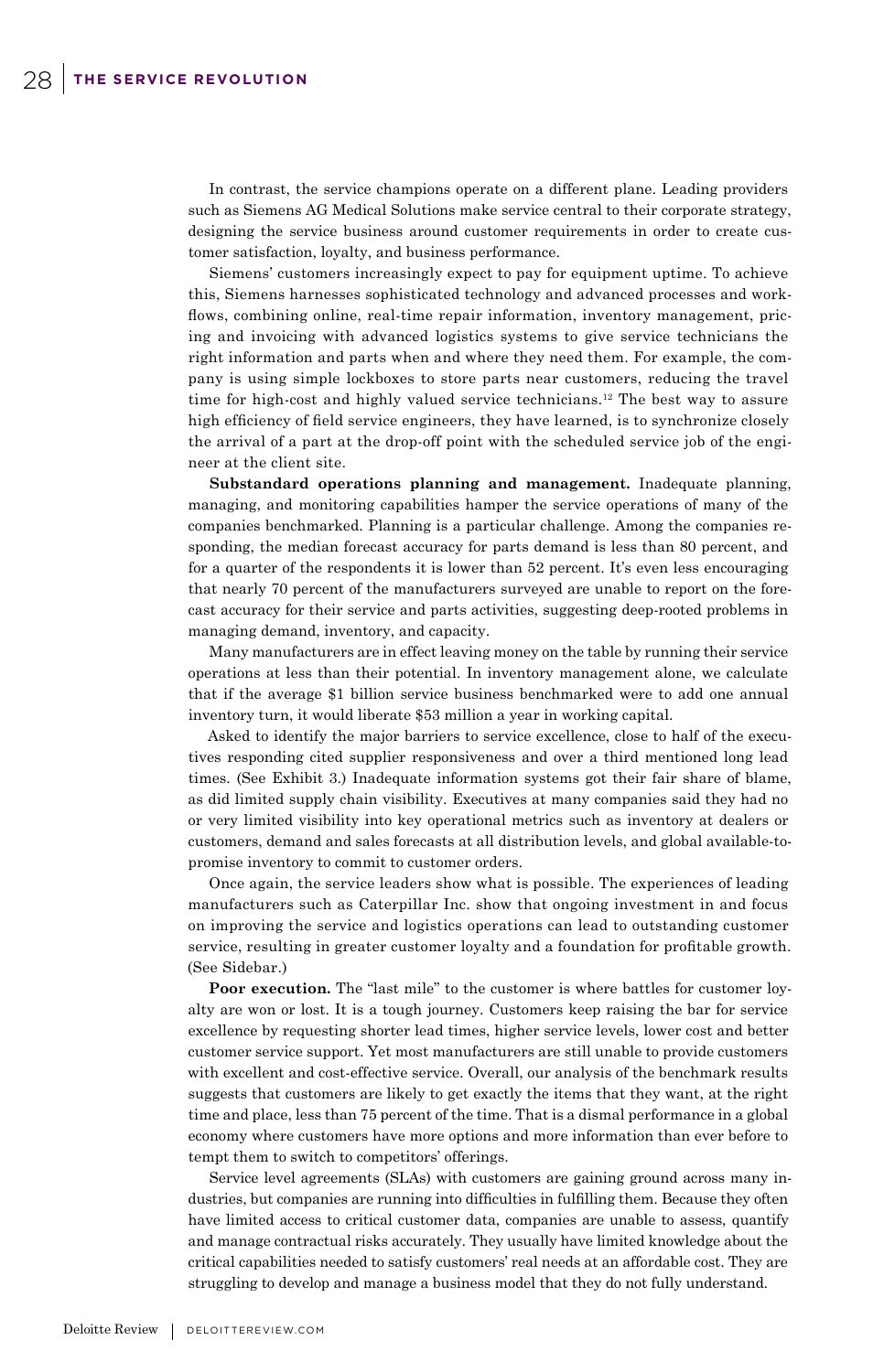Not surprisingly, the median on-time customer response for SLAs is just 90 percent, and for many companies the number is far below that. Given the high cost of equipment downtime in industries such as semiconductor manufacturing, mining and medical devices, low service levels are a costly problem and are not likely to generate much in the way of customer loyalty.

For the service champions, though, delivering service excellence is central to their business models. At Hyundai Motor Company and Kia Motors Corporation, both part of the Hyundai-Kia Automotive Group, service guarantees such as extended warranties are an essential part of the value provided to car buyers. Capturing a larger share in servicing the over-24 million Hyundai and Kia cars operating worldwide forms a crucial part of the growth strategy of Hyundai Mobis. Hyundai and Kia sell their cars with warranties of up to 10 years/100,000 miles in key markets around the world.<sup>13</sup> To do that cost-effectively, the cars must be of high quality and the service and parts operation must operate at the highest level of efficiency.

Hyundai Mobis supplies service parts to Hyundai and Kia vehicles worldwide, which involves stocking more than 890,000 parts for 137 vehicle types. The company has built a \$55 million, 2.2 million square foot spare parts center in Asan, south of Seoul, to help do this more effectively and support its global distribution network.14 The center is piloting item-level radio frequency identification (RFID) tagging coupled with a central computer system using artificial intelligence for managing and optimizing the spare parts business. Customers can track the status of the shipment remotely at any time between order and delivery in real time.

## Cat Sees Big Growth in Services

**Caterpillar Inc. is a master of the service game,** with an inventory of more than half a million spare part numbers and a huge worldwide installed base of earthmovers, engines, excavators, and other equipment that in some cases needs service for 40 years or more. Yet Cat can ship its customers exactly what they want within 24 hours, 99.7 percent of the time.<sup>19</sup>

Cat has done so well on the service front that it has extended its capabilities in service parts management and logistics to external customers. Forming Cat Logistics in 1987, the company set out to build a global growth business and to capture more of the available market for service parts management. Today, Cat Logistics counts among its customers blue-chip companies such as Ford, Saab, Toshiba and Honeywell. It employs more than 9,000 logistics professionals across 25 countries and six continents, managing more than 18 million stock-keeping units (SKUs) and shipping more than 160 million orders and 16 billion pounds of freight each year. The external opportunities are significant. Says Cat chairman and CEO Jim Owens: "Cat Logistics has been generating growth of 25 percent annually in revenues from external customers, and massive opportunities remain for creative third-party logistics providers in this \$170 billion industry."20

Experiences at companies such as Caterpillar show that service excellence relies on processes and systems that create visibility across the supply and distribution network. As early as the 1970s, Cat built a global database for tracking inventory across its network, initially focusing on parts that originated from Caterpillar's central distribution centers. In 2002, the system was extended

to include parts obtained locally to ensure global visibility into all parts in the distribution network. One outcome: since the late 1980s, the equipment maker has halved its service parts inventories while improving its already highly regarded customer service. For Caterpillar, top-notch customer service levels are the primary driver of repeat business. At the same time, these improvements are saving the company more than \$460 million a year compared to the late 1980s.

Cat is not complacent about its wins to date. Knowing that its core competency is in supply chain management and logistics and not in software development, the company is developing its next-generation global service and parts management system in collaboration with SAP, Ford Motor Co., and Deloitte Consulting.

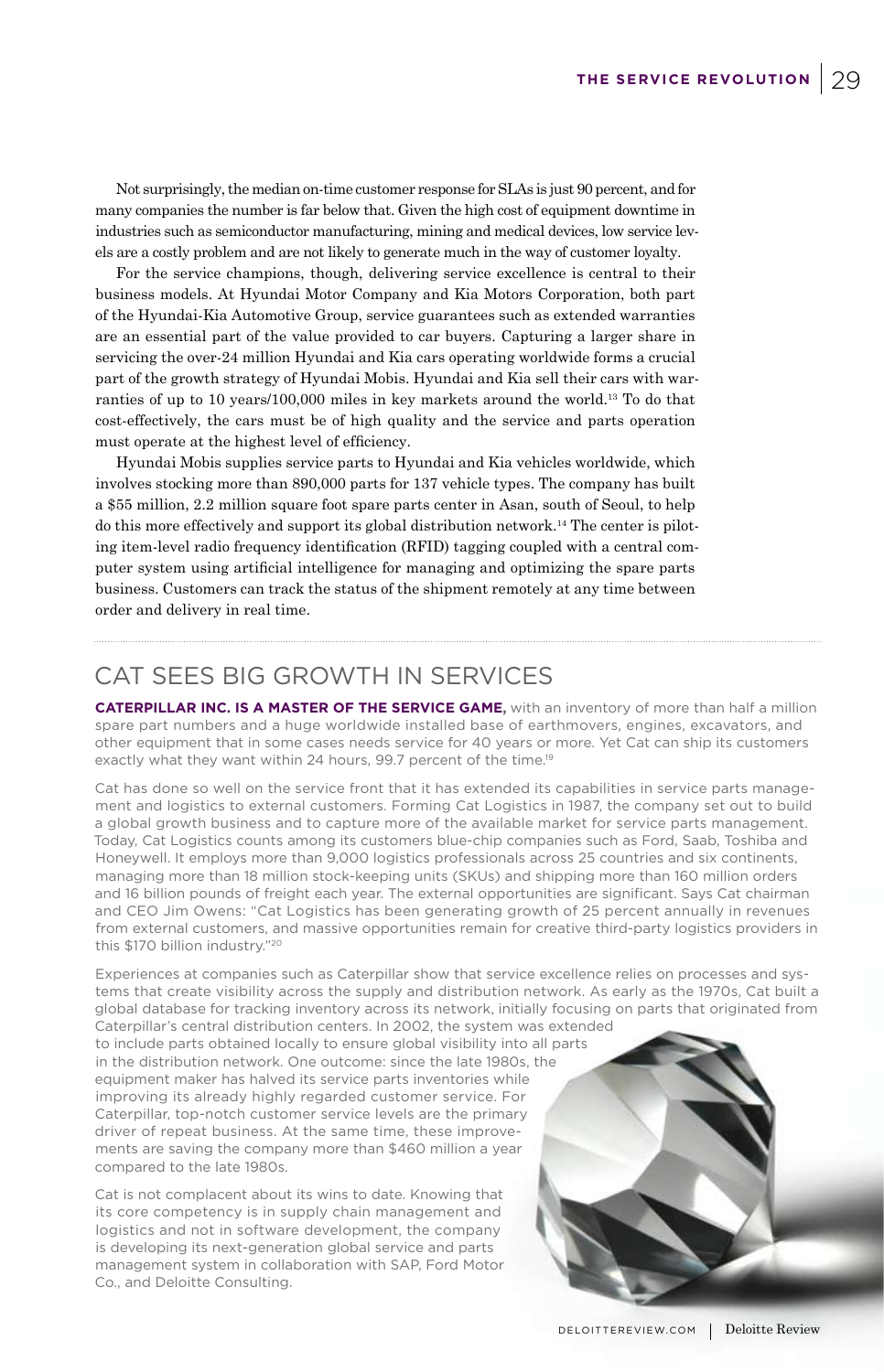## Service excellence by manufacturing industry

| <b>Industry</b>                                                                 | <b>Trend</b>                                                                                                                                                                                                                                 | <b>Example</b>                                                                                                                                                                                                                                                                                                                                                                                                          |
|---------------------------------------------------------------------------------|----------------------------------------------------------------------------------------------------------------------------------------------------------------------------------------------------------------------------------------------|-------------------------------------------------------------------------------------------------------------------------------------------------------------------------------------------------------------------------------------------------------------------------------------------------------------------------------------------------------------------------------------------------------------------------|
| Aerospace<br>and Defense                                                        | Toward performance-based service and<br>logistics agreements with customers,<br>including guaranteed availability and reli-<br>ability of equipment, modules, and entire<br>platforms (such as jet propulsion) over<br>long time periods.    | Rolls-Royce has long been focused on selling<br>'Power By The Hour." Customers can pay a fixed<br>warranty and operational fee for the hours that<br>their engines are running, so Rolls-Royce must<br>focus on the entire package, from products,<br>installation, after-sales maintenance, repair and<br>overhaul, to overall service and parts manage-<br>ment to ensure profitable long-term growth. <sup>1</sup>   |
| Automotive,<br><b>Commercial</b><br><b>Vehicles</b>                             | Excellence in service and parts manage-<br>ment is key to the brand reputations<br>and the entire business models of some<br>companies.                                                                                                      | For Hyundai and Kia, service parts management is<br>an integral part of the corporate strategy. Many of<br>their vehicles are sold with warranties of up to 10<br>years/100,000 miles, and the service and parts oper-<br>ation must function at the highest level of efficiency<br>to avoid customer service problems and excessive<br>warranty costs, and to sustain profitable growth. <sup>2</sup>                  |
| <b>Consumer Goods</b>                                                           | As more consumer products are sold<br>with a service component, top business<br>performance relies on service excellence<br>as much as product quality.                                                                                      | With its wildly successful iPod players, Apple<br>Computer is mixing sales of a very attractive<br>tangible product with digital services. While iPod<br>unit sales are impressive enough, it is perhaps<br>more impressive that Apple is selling two million<br>music downloads per day and building fast-grow-<br>ing online video sales. <sup>3</sup>                                                                |
| <b>Diversified</b><br><b>Manufacturing</b><br>and Industrial<br><b>Products</b> | Customers view provider service offer-<br>ings as an integral part of the business.                                                                                                                                                          | ABB offers its industrial automation customers<br>performance service" tailored to their needs. The<br>offerings range from simple, product-focused<br>maintenance and field services to "Automation<br>Performance Management" where ABB guaran-<br>tees the performance levels and assumes the risks<br>of the customer's equipment over its life cycle<br>whether or not it was originally made by ABB. <sup>4</sup> |
| <b>Life Sciences</b>                                                            | As customers keep demanding more,<br>manufacturers expect to see increased<br>requests for same-day (instead of<br>overnight or slower) service plus service-<br>level agreements that put the risks and<br>rewards on manufacturers' backs. | Siemens Medical Solutions responded by creating<br>a more complex and expensive distribution and<br>service network that gets closer to customers<br>and allows faster responses. The system makes<br>wide use of sophisticated technology and work-<br>flow processes. <sup>5</sup>                                                                                                                                    |
| <b>High Tech</b><br>and Telecom<br><b>Equipment</b>                             | Equipment downtime can cost \$100,000<br>or more an hour. Ongoing industry con-<br>solidation means that many customers<br>now have unwieldy mixes of installed<br>hardware and software that often need<br>to be serviced for decades.      | Printer makers, such as Hewlett-Packard and Xerox,<br>have derived more revenue and profit in selling ink<br>and after-sales services than in initial printer sales<br>for quite some time. For semiconductor equipment<br>makers like Applied Materials, service and parts<br>management is at a premium and it is pivotal to<br>selling the equipment in the first place. <sup>6</sup>                                |

Endnotes

1 Source: Rolls-Royce, www.rolls-royce.com. See also Rolls-Royce, http://www.rolls-royce.com/civil\_aerospace/overview/default.jsp and Deloitte Research, *Making Customer Loyalty Real: Lessons from Leading Manufacturers* (New York, 1999). For more on the aftersales service business in the<br>commercial airline market, see also Mark Dixon Bünger and Henry H. Harteveld

2 See Hyundai Mobis Annual Report 2004.

3 Apple shipped 6,451,000 iPods during its fourth quarter ended September 24, 2005. See "Apple reports fourth quarter results: Apple concludes<br>best quarter to be best quarter & best year in company history," October 11, 20

4 See e.g. *ABB Services Executive Review 2005*. See also www.abb.com.

5 See presentation by Frank Elssner, Siemens AG Medical Solutions, "Uptime Services: Siemens Medical Solutions," Service Parts Management with SAP, Berlin, September 28-29, 2005. See also Siemens Annual Report 2005 and Jac January 24, 2005.

6 See Ken Spencer Brown, "New Marketing Tack," *Investor's Business Daily*, August 12, 2005. For Xerox, service revenue share is calculated as the<br>share of "post-sale and other revenue" in total revenues. "Post-sale and ot other sales. See *Xerox Annual Report 2004*.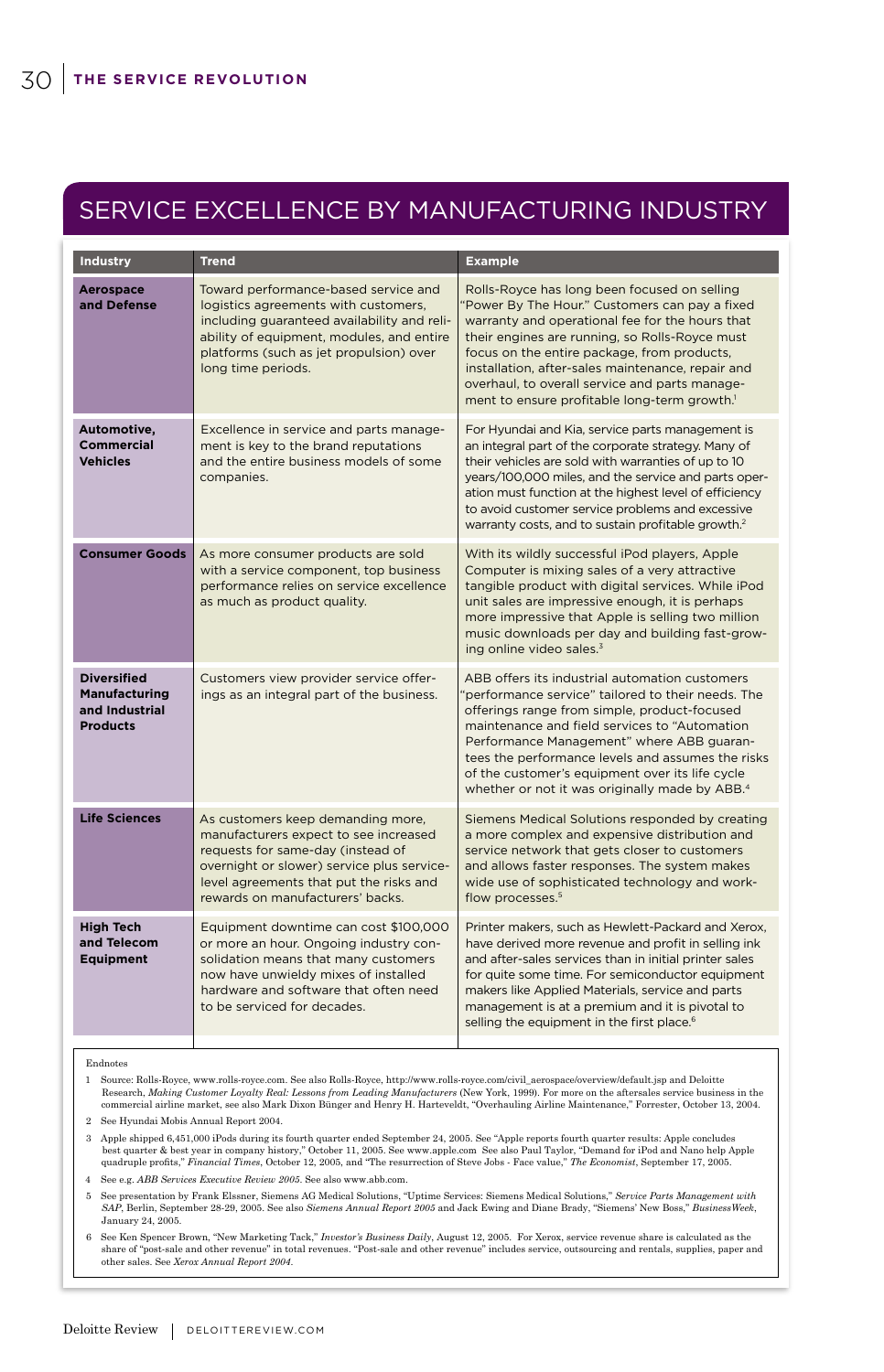## Using Process and Technology to Reshape the Service Business

ur research suggests that manufacturing companies can make strategic and operational investments in processes and technologies to leapfrog the competition. This in turn leads to ongoing improvement in the operational and financial performance of their global service businesses. Those investments fall into two categories:

**1. Collaborative processes** can be applied across the service supply chain, from suppliers to customers. For most, if not all, applications, they are well-documented, proven and ready for implementation. Our analysis shows a strong correlation between the level of implementation of processes, such as collaborative planning, forecasting and replenishment with customers, and the benefits achieved from implementation. (See Exhibit 4.) Across the service businesses benchmarked, the more extensive the level of implementation, the higher the benefits reported from adopting key processes.

For example, the North American operations of Volkswagen AG saw first-hand the benefits of implementing robust processes for service parts management. In 2004, the automaker was struggling with low customer order fill rates and with incorrectly located parts inventories spread across a broad distribution network.15 There were more than 160,000 part numbers, with supplies coming from Europe and South America. The parts operation was handling 12 million order line items a year and serving 1,000 dealers nationwide. To overhaul the service parts operations, VW's customer-focused team deployed a new business design as well as new processes and planning techniques (including lean warehouse management). They were able to reduce their structural cost,

improve inventory management and productivity, and increase customer service levels. Order fill rates directly from customer-facing inventory soared from 76 percent to the targeted 94 percent and network fill rates using the entire parts network are now around 98 percent. The company also managed to take \$25 million a year out of its North American parts inventory and warehousing costs.

While VW knows the potential on the service side, the same cannot be said of many

**"**In fact, without sufficient technology support, it will be increasingly difficult to manage and optimize the service business as customer requirements increase, products proliferate, and the service function itself grows more complex.**"**

other manufacturers. According to our research, only one in seven of the service businesses benchmarked gives customers full visibility into their order status. Only seven percent have implemented extensive collaborative planning, forecasting, and replenishment with their customers and suppliers. In fact, nearly 70 percent of the service executives responding say they either have no implementation of vendor-managed inventory practices or they do not know the implementation status. Clearly, there are significant opportunities for improvement through better collaborative processes.

**2. Information systems** that help design, plan and manage service operations are maturing rapidly. A decade and more ago, and in some cases as recently as five years ago, the IT systems available were the weakest links for most service and parts businesses. But today they can support most of the requirements of the largest and most complex service operations. In fact, without sufficient technology support, it will be increasingly difficult to manage and optimize the service business as customer requirements increase, products proliferate, and the service function itself grows more complex.

Our study shows that many companies are neglecting to upgrade their IT infrastructure to allow them to differentiate performance in their service businesses.<sup>16</sup> Service executives pointed to inadequate and inflexible IT systems as a major barrier to operational excellence. Only 11 percent of the companies benchmarked have implemented customer relationship management systems extensively, and just 10 percent have the software to streamline product data management. A mere six percent have IT tools for advanced planning and scheduling in their service operations.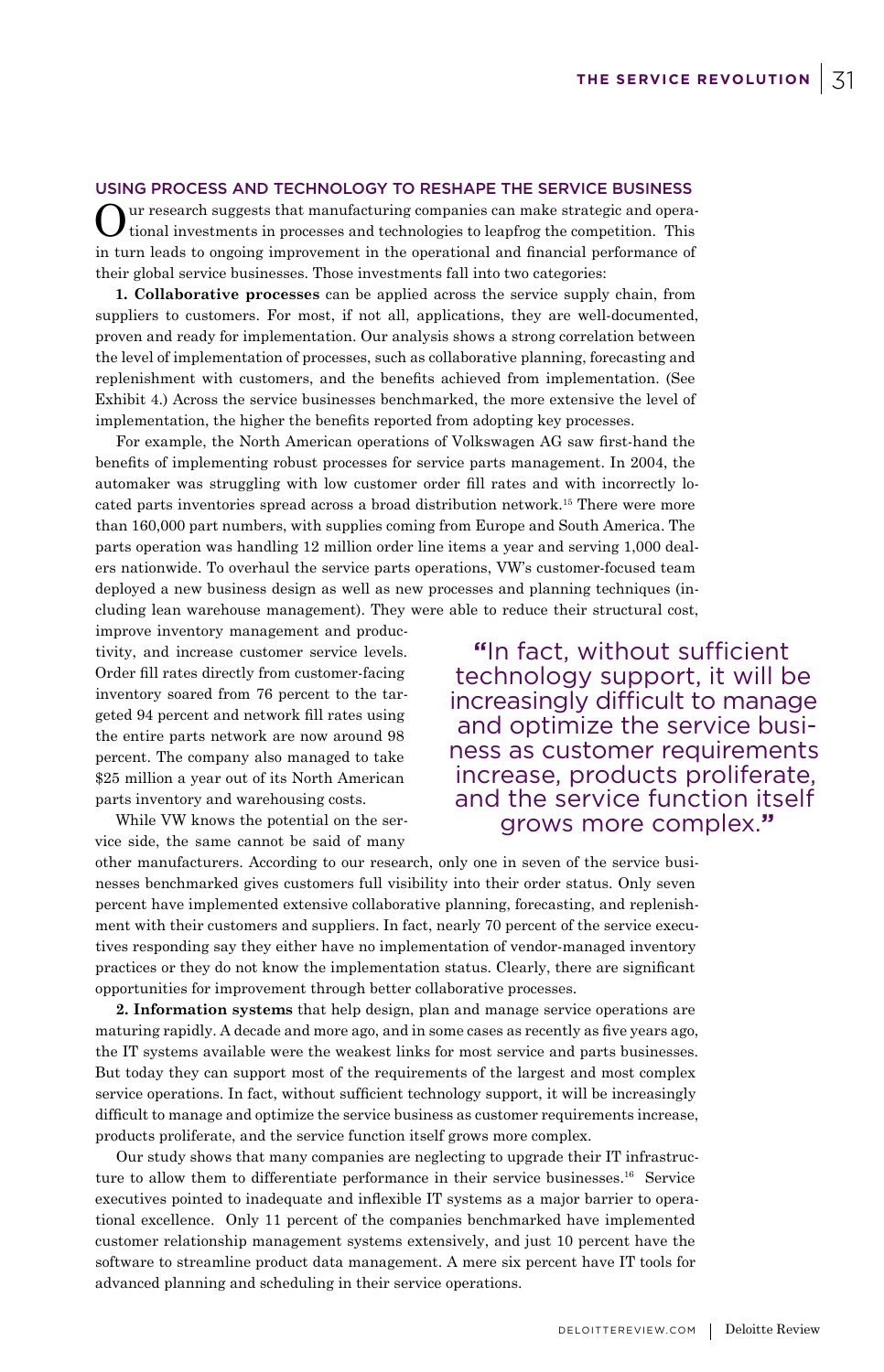Yet our analysis points to a strong correlation between IT systems implementation and benefits achieved. (See Exhibit 4.) Some leading companies are capitalizing on technology in innovative ways. At General Electric, RFID tools, which barely rate at all with most manufacturers, are used to tag power-generation parts and modules to make it

**"**The service issue must be included on the meeting agenda of the board of directors to reflect a sense of urgency and to ensure executive commitment.**"**

easier to identify and assemble the equipment at customers' sites.17 Rolls-Royce also offers a powerful example. On a trans-Pacific flight, when a Rolls airplane engine was hit by lightning, the engine shut down and restarted appropriately. But instead of incurring an unscheduled inspection upon landing at a cost of about \$1 million in maintenance and delays, the airline was able to schedule the inspection for a more convenient and less costly time.18 How? Rolls-Royce uses

sensor and communications systems to access the data feeds from the engine monitors in flight. The maintenance problem was addressed in real time - literally on the fly.

Next Steps: Putting the service business on the boardroom agenda  $\mathcal T$ e believe that the service and parts business is the overlooked jewel in many corporate portfolios. Exhaustive research establishes that service operations typically generate higher profitability than "core" product manufacturing activities, and they typically offer a much stronger growth potential. Yet the service opportunity is still under-exploited in most of the companies benchmarked. Service is chiefly viewed as a secondary activity, and seldom receives the resources or the attention it deserves.

A decade ago, it might have been possible for managers to get by with that viewpoint. Today they cannot. The consequences will not necessarily be obvious next quarter or even next year, but global competition is too intense and too volatile, and the basis of competition is changing too quickly, for manufacturers to enjoy long-term success without incorporating the service business into their strategic planning. Three key steps are necessary:

**1.** Senior managers should map out their companies' current service functions and pinpoint the synergies between the service business and their companywide strategy and operations in areas such as marketing, sales, customer service, product development, manufacturing, and distribution.

**2.** Companies must benchmark thoroughly against the best operational and execution practices both within and outside their industry and conduct follow-on visits to selected best-practices businesses.

**3.** Based on their overall corporate strategy and the operational benchmark assessment, companies need to develop their road map for "service transformation" by targeting key areas for improvement in strategy and business design, operational planning and management, and execution.

The service issue must be included on the meeting agenda of the board of directors to reflect a sense of urgency and to ensure executive commitment. Service champions such as Rolls-Royce, Siemens and Caterpillar are moving the service business to the boardroom agenda and making service excellence a litmus test for competitiveness. With profitability and growth levels on the service side often far exceeding those in the main business, it is clear that the service revolution in global manufacturing is well under way. For most manufacturers, it is now a matter of embracing the service revolution or risking being left behind.

## About the Research

ver the last few years we have conducted in-depth case studies and benchmarked to date more than 120 companies across the United States, Europe, and the Asia-Pacific region with combined revenues of more than US \$1.5 trillion.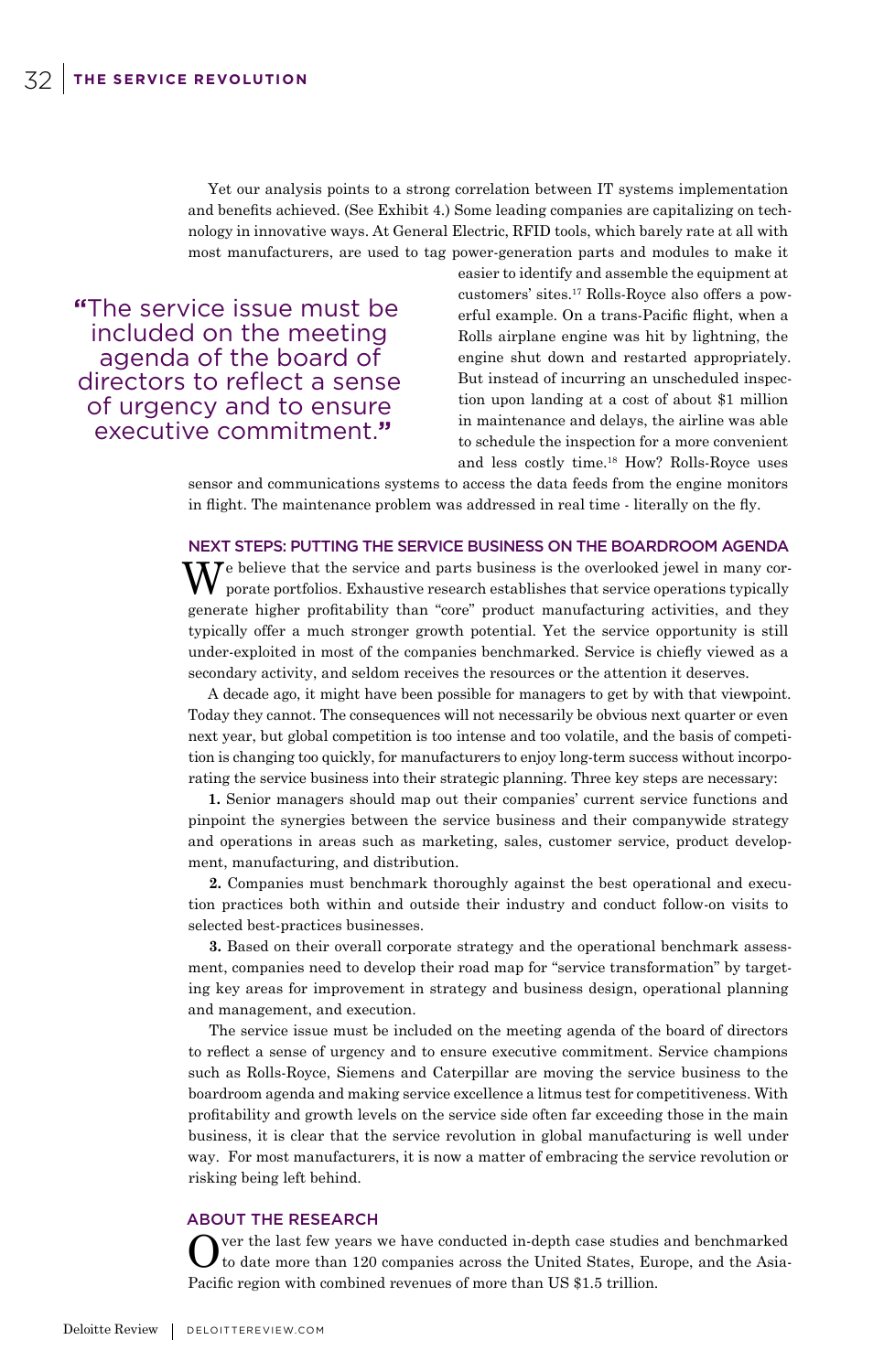Participants to date in the ongoing Deloitte Touche Tohmatsu Global Service and Parts Management Benchmark Study come from a diverse array of industries, with about six percent from the aerospace and defense sector, 32 percent from automotive and commercial vehicle businesses, 30 percent from the diversified manufacturing and industrial products industry, 21 percent from high technology and telecommunications, and 10 percent from life sciences. More than 60 percent have their corporate headquarters in Europe and 34 percent have head offices in North America.

The participating companies are all big players in their industries, with 77 percent reporting annual corporate revenues of more than \$1 billion. Nearly two-thirds of the service and parts businesses benchmarked have global coverage while another 17 percent have regional or multi-national coverage.

The research was conducted by Deloitte Research, a part of Deloitte Services LP. DR

*Jeff Glueck is the lead Technology Integration Services principal for the manufacturing industry practice of Deloitte Consulting LLP and leads both the OESA CIO survey and the Global Service and Parts Management Benchmark Program.*

*Peter Koudal is the director of the Deloitte Research - Manufacturing Institute, a part of Deloitte Services LP. He leads global manufacturing research and focuses on business strategy and performance, supply chain management, customer and service management, and innovation management and synchronization.* 

*Wim Vaessen, a partner with Deloitte Consulting BV, is the Deloitte Consulting Manufacturing Practice leader for the EMEA Region and leads the European efforts on the Global Service and Parts Management Benchmark Program.*

#### Endnotes

- 1 In this study we use the terms "service business," "service operation," "service and parts business," "service and parts operation (SPO)," and other similar terms interchangeably unless otherwise indicated. For more details on this research, see Deloitte Research, *The Service Revolution in Global Manufacturing Industries* (New York: 2006).
- 2 For more on the global trends in manufacturing, innovation and supply chain management, see Deloitte Research, *Mastering Complexity in Global Manufacturing: Powering Profits and Growth through Value Chain Synchronization* (New York and London: 2003); Deloitte Research, *Mastering Innovation: Exploiting Ideas for Profitable Growth* (New York: 2004); and Deloitte Research, *Unlocking the Value of Globalization: Profiting through Continuous Optimization* (New York and London: 2005).
- 3 Service and parts management refers to the management of a service and parts operation after the initial sale of the main products and includes installation sales and services, spare parts distribution and sales, and post-sales services.
- 4 Profitability is measured as earnings before interest and taxes (EBIT) as a percentage of sales revenue.
- 5 Profitability is measured as earnings before interest and taxes (EBIT) as a percentage of sales over the last fiscal year. Revenue growth is measured as the average annual increase in sales revenue over the past three fiscal years. Other research suggests that "aftermarket service and parts account for 20 percent to 30 percent of revenues and about 40 percent of profits for most manufacturers." See Tim A. Minahan, "Unlocking Value and Profits in the Service Chain Service Parts Management," Aberdeen Group, September 2003.
- 6 We refer to "captive" markets as those for servicing a company's own installed products. The "non-captive" market is defined as the market for servicing competitors' installed products.
- 7 Source: Rolls-Royce, www.rolls-royce.com. See also Rolls-Royce, www.rolls-royce.com/civil\_aerospace/overview/default.jsp and Deloitte Research, *Making Customer Loyalty Real: Lessons from Leading Manufacturers* (New York, 1999). For more on the aftersales service business in the commercial airline market, see Mark Dixon Bünger and Henry H. Harteveldt, "Overhauling Airline Maintenance," Forrester, October 13, 2004.
- 8 See "Extinction of the predator-the global car industry," *The Economist*, September 10, 2005.
- 9 See *Hyundai Mobis Annual Report 2004*.
- 10 See Deloitte Consulting, *Aftermarket, Afterthought: Getting More Value from Your Service Parts Supply Chain* (New York, 2003).
- 11 See Deloitte Research, *Unlocking the Value of Globalization: Profiting from Continuous Optimization* (New York, 2005).
- 12 See presentation by Frank Elssner, Siemens AG Medical Solutions, "Uptime Services: Siemens Medical Solutions," *Service Parts Management with SAP*, Berlin, September 28-29, 2005. See also *Siemens Annual Report 2005* and Jack Ewing and Diane Brady, "Siemens' New Boss," *BusinessWeek*, January 24, 2005.
- 13 Estimate. See *Hyundai Mobis Annual Report 2004*.
- 14 See "Mobis opens logistics center in Asan Center dedicated to enhanced after-sales service. W54.7 bil. spent to combine logistics functions," Hyundai Mobis, June 16, 2005. See www.mobis.co.kr.
- 15 See *Volkswagen AG Annual Report 2004*.
- 16 Research indicates that spending on service and parts management IT is 60 percent below main line business and that automation of service lifecycle management is important. According to one study of (mostly) North American companies, the 65 percent of businesses that have not automated to sup-<br>port service lifecycle management (SLM) are twice as likely to lose custome Lindsey Sodano, "Service Lifecycle Management (Part 2): Building a Roadmap for Investments," AMR Research, September 24, 2002. Another analysis suggests that "manufacturers' service supply networks are ten years behind their product supply networks in terms of process sophistication and use of<br>packaged applications." See Brian Albright, "Industry Rises to Aftermar
- 17 Presentation by Joseph Salvo, Pervasive Decision Systems Laboratory, Information & Decision Technologies, General Electric Company, at the Massachusetts Institute of Technology Forum for Supply Chain Innovation, June 15, 2004.
- 18 Source: Miles Cowdry, Director, Services, Rolls-Royce plc, at *SAPPHIRE Europe*, Copenhagen, Denmark, April, 2005. For more on Rolls-Royce's customer service capabilities, see Stanley Reed, Diane Brady, and Bruce Einhorn, "Rolls-Royce at Your Service: Careful Attention to Customers is Key to its Rebound in Commercial Jet Engines," *BusinessWeek*, November 14, 2005.
- 19 See Michael Schmidt and Steve Aschkenase, "The Building Blocks of Service Excellence," *Supply Chain Management Review*, July/August 2004.
- 20 See *Caterpillar 2004 Annual Report*.